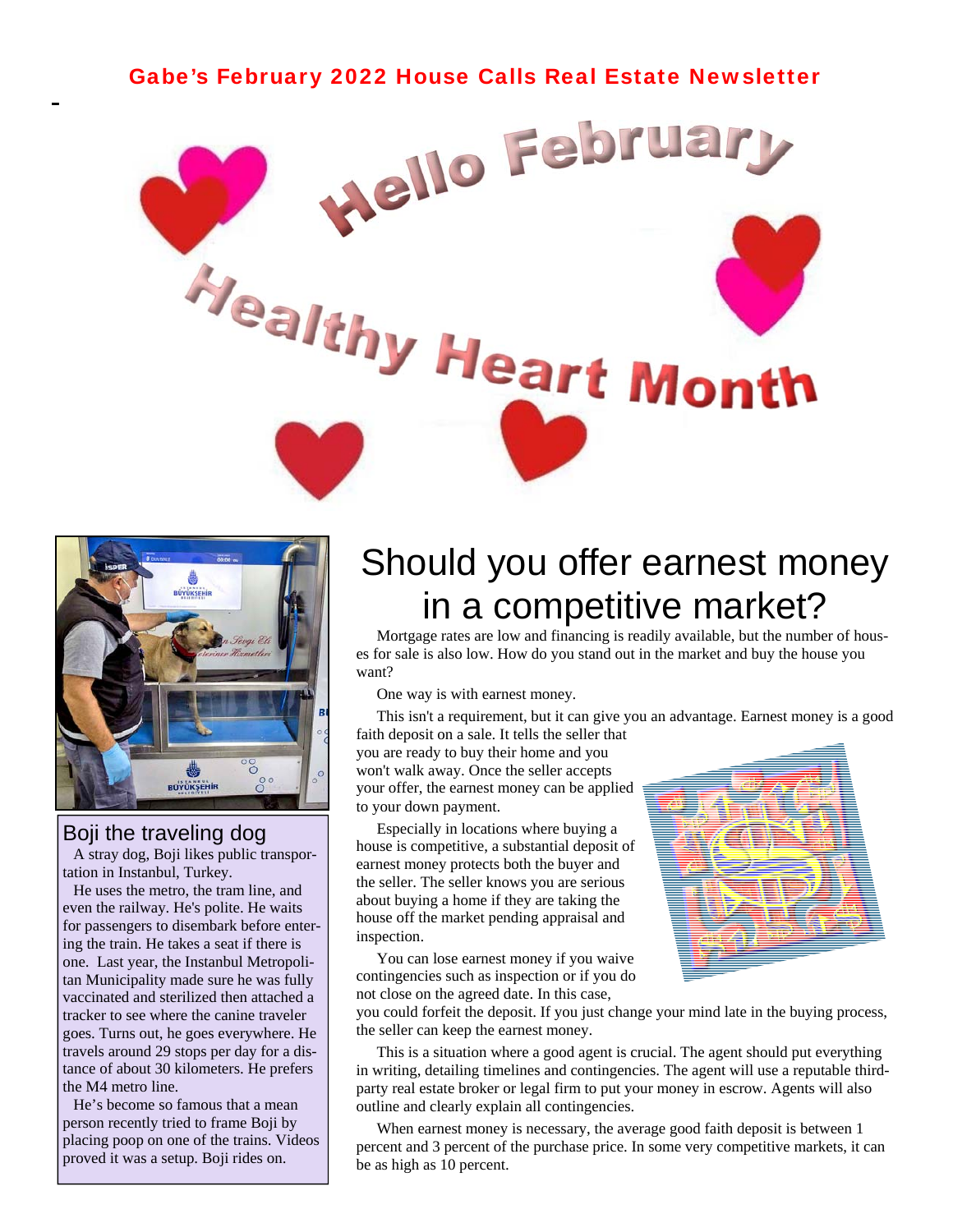

#### Ask the Expert

*I have never applied for a mortgage. What does a lender look for in an applicant?* 

 This is one time in life when your sparkling personality doesn't matter so much as the financial facts!

 Lenders want to know: Can you afford the loan? Will you pay the loan?

 The answers are calculated using documents. Mortgages are loans that span decades and require the lender to risk a lot money on your promise to pay. Your commitment is a promise to pay back the lender over many years to come.

 Income, employment, assets: Just like on a rental application, you have to prove you are employed. With a mortgage, you will need copies of tax statements, paycheck stubs and W2 forms. You want to prove steady income over at least two years in the same line of work, if not at the same employer. This tells the lender that you do work and likely will work in the future. If you are selfemployed, you'll need to provide more documents.

 The best case is that you also have a savings account in which you have at least two months of mortgage payments. If you will be dead broke after you sign the mortgage, this might go

### **Virtual Reality Allows Surgeons To Walk Through The Human Heart**



 When Brayden Otten was born, his tiny heart, about the size of a walnut, couldn't effectively pump his blood.

 A team of surgeons at Cincinnati Children's Hospital Medical Center managed to save his life with some workarounds to help his blood circulate, but even then, they knew those solutions were not perfect or permanent. Brayden enjoyed a relatively normal childhood, according to the Cincinnati Enquirer, but his doctors knew that without further interventions, heart failure was inevitable. And so at 12, Brayden found himself back in the operating, room, but this time, his surgeons had a new and exciting tool in their arsenal: virtual reality (VR).

 Brayden's medical team worked with a 3D medical imaging specialist to create a model of Brayden's heart that allowed surgeons to "walk" into his heart instead of relying on images and a 3D-printed model. According to Brayden's surgeon, instead of reprinting the model every time he wanted to change his plan, he simply had to hit reset and he could dive in again. With VR, his surgeons were able to plan a procedure that would have otherwise required several surgeries and increased the risk of complications and other surprises. Brayden himself was able to explore the virtual operating room, the tools that would

be used, and take a walk inside his own heart.

 The procedure itself, which took 12 hours, went perfectly, and Brayden's recovery is going well.

 While the use of 3D VR in cardiothoracic surgery is still somewhat new and surgeons are still experimenting with the best applications, preliminary data is promising. One study, published in the European Heart Journal in 2020, suggests that the immersive technology is more useful in preoperative planning than flat two-dimensional images. Cardiothoracic surgery, the study authors note, has become incredibly complex over the decades and a surgeon must think in three dimensions to effectively plan and perform complicated procedures.

 According to the Vanderbilt University Medical Center, very few pediatric cardiac surgery centers currently use virtual reality, but mounting evidence of its benefits will likely translate into broader availability at more hospitals.

 A literature review published in the Annals of Thoracic Medicine concluded that even though virtual reality is off to a promising start in the field of cardiothoracic surgery, more research and refinement are still needed to fully understand all the applications.

against your application.

 Debt: Lenders use a formula called debt-toincome (DTI) ratio. You can figure it out yourself. Simply add up all your monthly payments (credit cards, auto loans, child support, alimony) and divide that by your monthly income. The percentage you get is your DTI ratio. That should be 36 percent or less. What you don't want is maxed-out credit cards or applications for new credit.

 Down payment: Do you have enough cash to make the required down payment? Can you document where you got the money? Best case: Equity from a home you are selling or your own savings.

 Purpose: If you are buying a home, do you plan to live in it? If it is to be a rental, you may need to show more information.



"I can't put it down."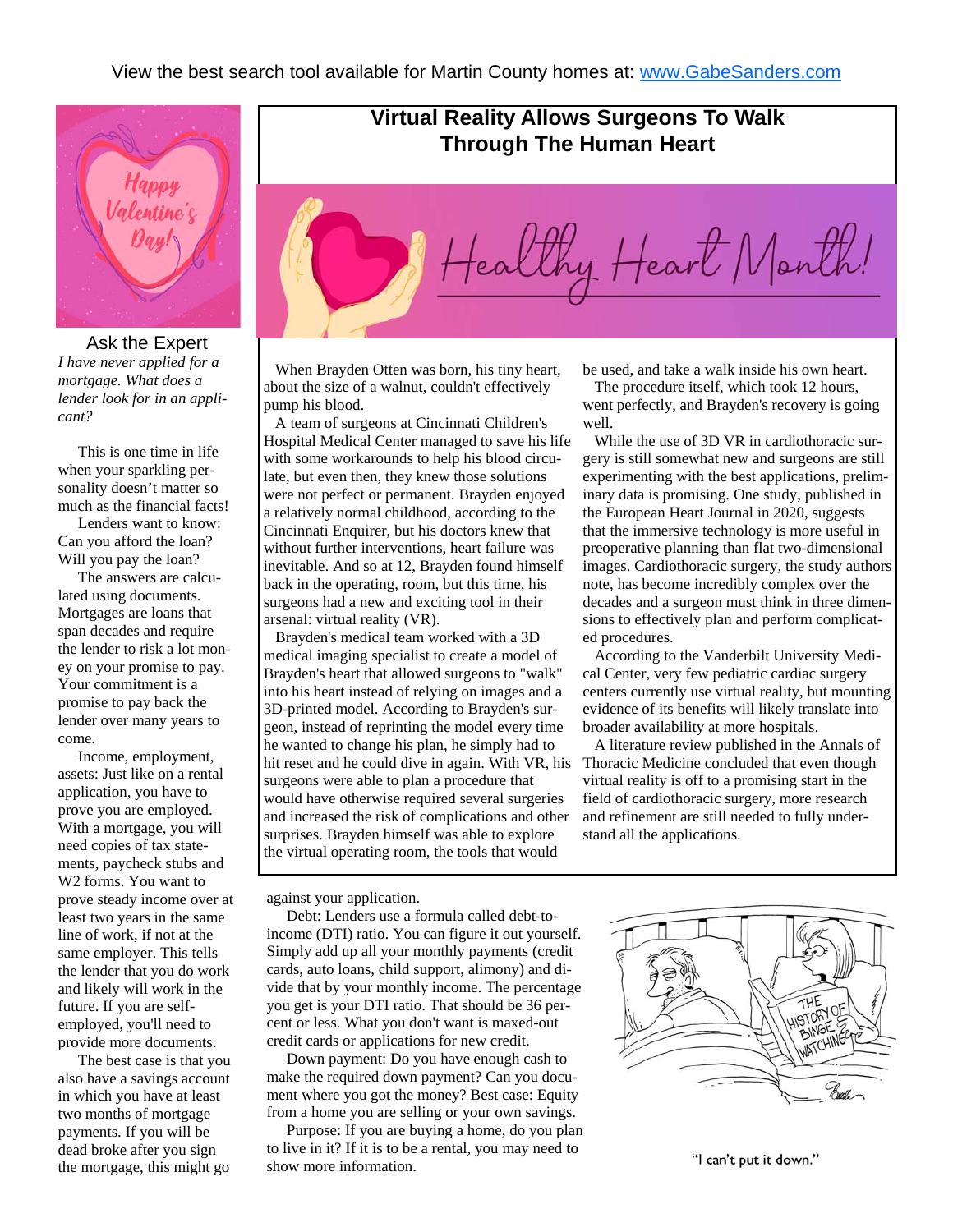### The new Shampoos come in a bar

 Cruise down the hair care aisles in any big box store and you'll see the usual lineup of liquid shampoos in plastic bottles, but there's a new option gaining traction.



Shampoo bars are exploding

in popularity, and with cosmetics giants like L'Oreal and Procter & Gamble offering solid shampoos through their hair care brands, they're almost certainly here to stay.

 How do they work? The same as liquid shampoo, just in a more concentrated form. Most liquid shampoos contain between 80 and 90 percent water -- shampoo bars simply remove water from the equation and pack all the cleansing and conditioning agents into a solid chunk. But while a bottle of liquid shampoo might provide 30 or 40 washes, bar shampoos often last much longer -- Klorane and Ethique both advertise that their bars last around 80 washes.

 If you like a clean and uncluttered shower, shampoo bars are also a great space saver. A compact bar takes up much less



space than a 12-ounce bottle, after all. And if you travel a lot, you can simply cut a chunk off a larger bar and stick it in any old container for a spill-proof shampoo that will last for weeks on the road and pass through airport security without a hitch.

 Best yet, a bar will also never require you to fight with a bottle to extract the last few precious drops of shampoo. You simply

*The first shampoo was sold in 1927* 

water and lather it up in your hands.

use it until it's gone. To use a shampoo bar, simply wet the bar in the shower and lather in your hands before applying the lather to your wet hair. Then scrub and rinse like you would with liquid shampoo. For long or thick hair, you might want to rub the bar directly into your hair, but be conservative -- a little really does go a long way. You can follow up with the conditioner of your choice. Store your shampoo bar on a surface with adequate drainage, such as a bamboo soap dish. A soap saver bag will help you use those last chunks. Just drop the pieces into the bag, run it under

### Will our accents change now?

 A British team spent four months in Antarctica in 2017. Linguists said that, in isolation, they began to develop their own very slight, but still distinguishable accent.

 So what happens when an entire nation, or every single nation, isolates itself for two years? That's a question linguists hope to answer. People acquire their accents from the people around them, which is why everyone didn't start speaking like Walter Cronkite in the 1950s, despite his status as the most fa-

### Take that! Spite houses are built to offend

 SPITE. An ugly word for an ugly desire to hurt, annoy or offend.

 In the realm of human relations, spite is abundant, and in neighborhoods it's usually obvious. Take the story of a man in

Indiana, who was offended when a neighbor told him his house needed painting. So he painted it. Black.

 When it comes to houses, spite can go to extremes.

 In 1925, in Seattle's Montlake neighborhood, a landowner became cosmically offended when his neighbor made a lowball offer on a small parcel of land. The neighbor wanted to garden there. The landowner then built an 860-square-foot, twostory home. At its widest point, it is 15 feet wide.



At its smallest point it is under five feet wide. But the home has two full bedrooms, two living rooms, two baths, a basement and a tiny kitchen, plus a yard. Today is worth north of \$500,000. Take that, cheapskate.

 On the other hand, Francis O'Reilly did want his neighbor to buy his little 37-foot strip of land in Cambridge, Mass. When the neighbor refused, O'Reilly built an 8-foot wide, 308-square -foot house that has blocked the neighbor's view since 1908.

 Finally, it's worth mentioning the famous Boston Spite House, a nasty bit of business. It is said that the house was built after the Civil War, when a soldier returned to find that his father had died and his brother had built a large house on the land they had both inherited.

 Only a tiny strip remained, but the angry soldier took advantage of it, building a house 10 feet wide and 30 feet deep, right up against the wall of his brother's house. Today, it is privately owned. When 10 people occupy the house for a party and one has to use the bathroom, everyone has to move, the owners told Atlas Obscura.

 The worst spite house offenses have been prevented by zoning laws.

mous voice in the country.

 According to University of Munich linguist Jonathan Harrington, given real isolation over a long period of time, new accents could emerge and stick despite the influences of social media and other mass communication.

 What would happen if we sent people on a long voyage to another planet, like Mars?

 "They would develop a Martian accent. Can you imagine that?" Harrington told Atlas Obscura.